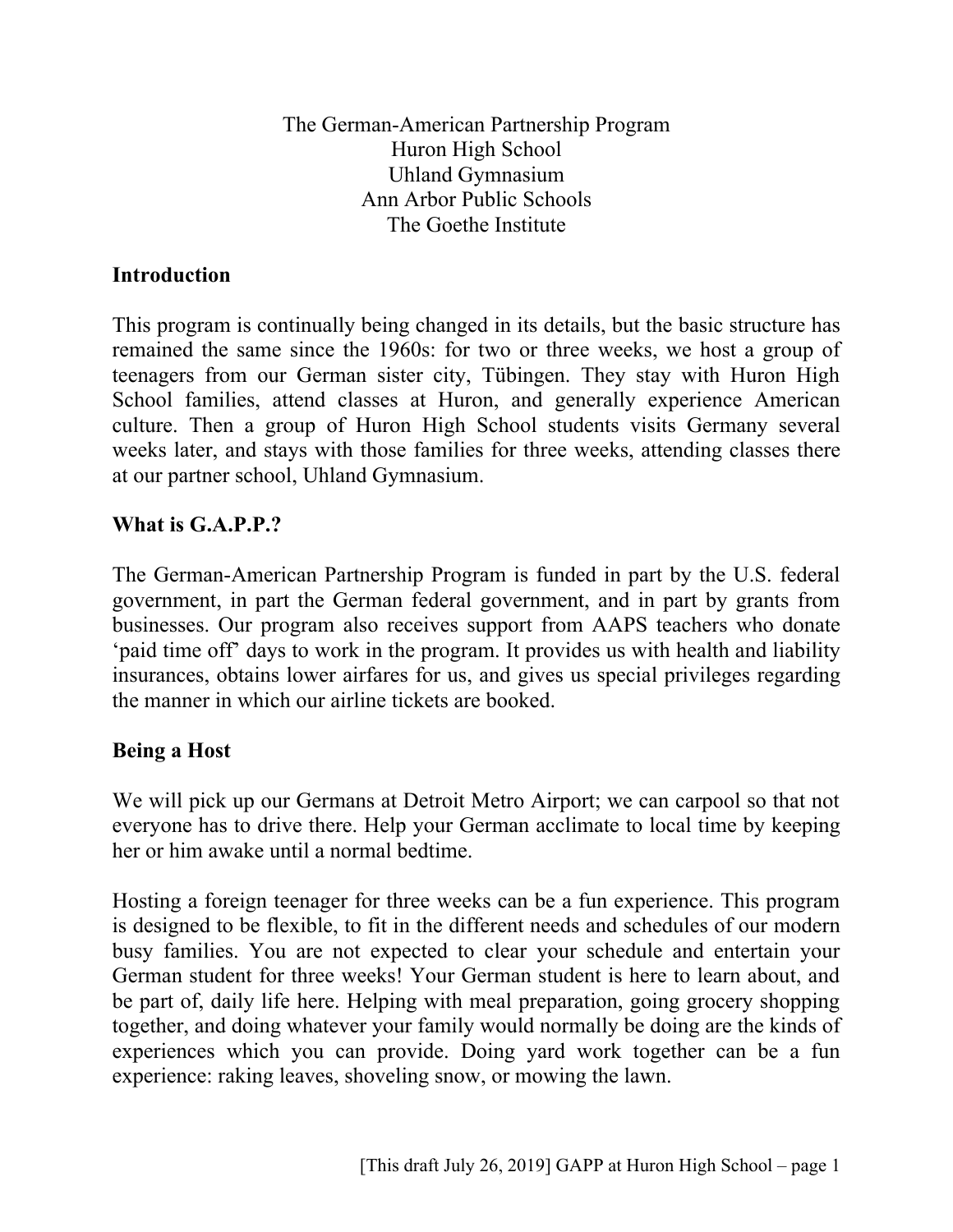Please be aware that your exchange partner – the student you host in Ann Arbor, and who hosts you in Tübingen – might be a few years older or younger than you (students in grades 9 through 12 participate). The students in the group from Huron, and in the group from Uhland Gymnasium, include both boys and girls. Depending on how many of each are in the groups, there is sometimes a need for students to host a student of the opposite gender.

There will be some officially schedule and organized fun activities, but individuals and families have often created some informal plans, too. As a group, the hosting families can organize some events, and the students (both the Americans and the Germans) are usually pretty good at finding ways to get together and entertain themselves.

In terms of rules, your visiting student is expected to follow whatever guidelines you give: it's your house – they're your rules. Clear communication helps: make sure that your student understands curfews, times and places to meet for rides, pickups, drop-offs, etc.; warning: some teenagers will nod in agreement, even when they haven't really understood what you're saying. It helps to ask the student to repeat important times ("we'll meet at the corner of Liberty and State at four o'clock"). Think about "unspoken" rules, which you may need to explain a new person. Help the student understand routines and chores within your family.

Along with "culture shock," there are the individual differences from family to family. Some Huron High School parents require their children to be home by a specified time in the evening, and to check in periodically, to let the parents know where they are. Other parents allow students to go "out" with no curfew at all. It will be important to let your visiting student know exactly what your expectations are.

Transportation can require some organizing. You might help your guest understand the AATA. They will expect to ride a public bus often, because that's what they do in Tübingen.

In terms of cultural differences, German families often keep all doors in the house closed, and knock before entering a room. This can lead to socially awkward situations!

Brainstorming for activities, individual or group, planned or unplanned:

• Tigers Comerica Park • Pizza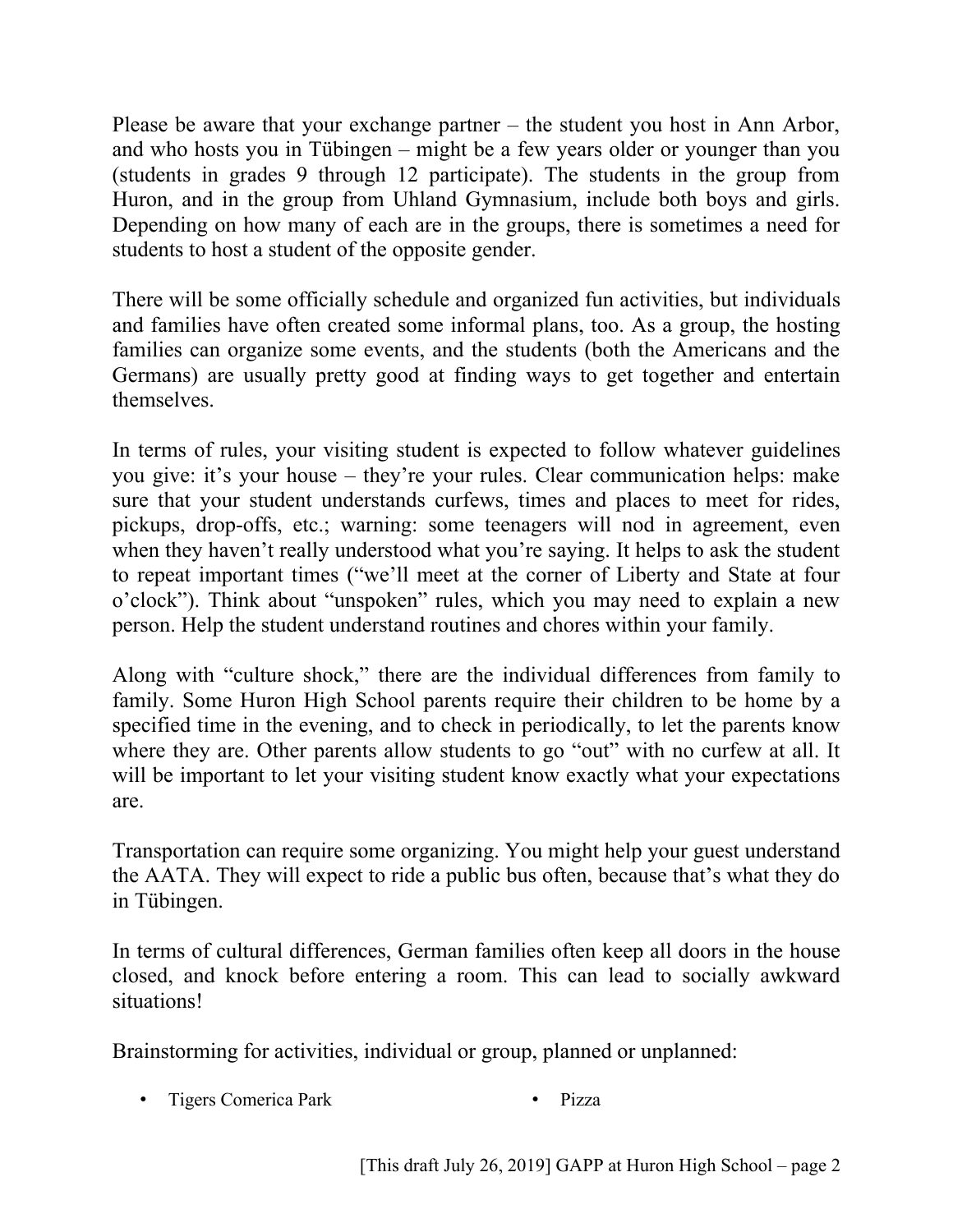- Greenfield Village
- Henry Ford Museum
- I-Max
- Briarwood
- Cobblestone Farm
- Concerts
- Plays
- Spectator sports: Huron, U of M, and EMU
- Playing basketball
- Volleyball
- Swimming, Bowling, Hiking, Canoeing
- Farmer's market
- Dearborn assembly plant
- U of M stadium and football program and facilities
- Capital in Lansing
- Progressive dinner
- Mini-golf
- ice-skating, sledding
- Soccer
- Softball

## **Travel to Tübingen**

We fly from Detroit Metro Airport. How will you get there? Usually families drop off students, but we can arrange rides if parents need to be elsewhere.

It's a long flight, and there are ways to minimize the effects of "jet-lag": drink lots of water before, during and after the flight, because air travel dehydrates; avoid sugar, alcohol, caffeine, and tobacco before, during, and after the flight. Get as much sleep as possible on the airplane. When you get to Germany, go to bed at the "normal" time there, even if you have to work hard to stay awake for an extra couple of hours, or even if you have to go to bed when you're not tired and sleepy. If you wake up in the middle of the night, try to make yourself go back to sleep. This will help you reset your body's biorhythms to the local time.

The exact amount of luggage you can bring will be limited. Learn to pack very light!

Things to bring:

- shoes/sandals which are good for lots of walking
- swim suit if you like
- at least one sweatshirt or sweater or light jacket (days will be warm, but evenings can be chilly)
- prescription medications and written copy of prescription
- mostly casual clothes, but at least one nice outfit; you will be perceived as representing Huron High School, the city of Ann Arbor, and the United States: dress appropriately, so as not to offend; German washing machines can be aggressive, so don't bring delicate or dry-clean-only clothes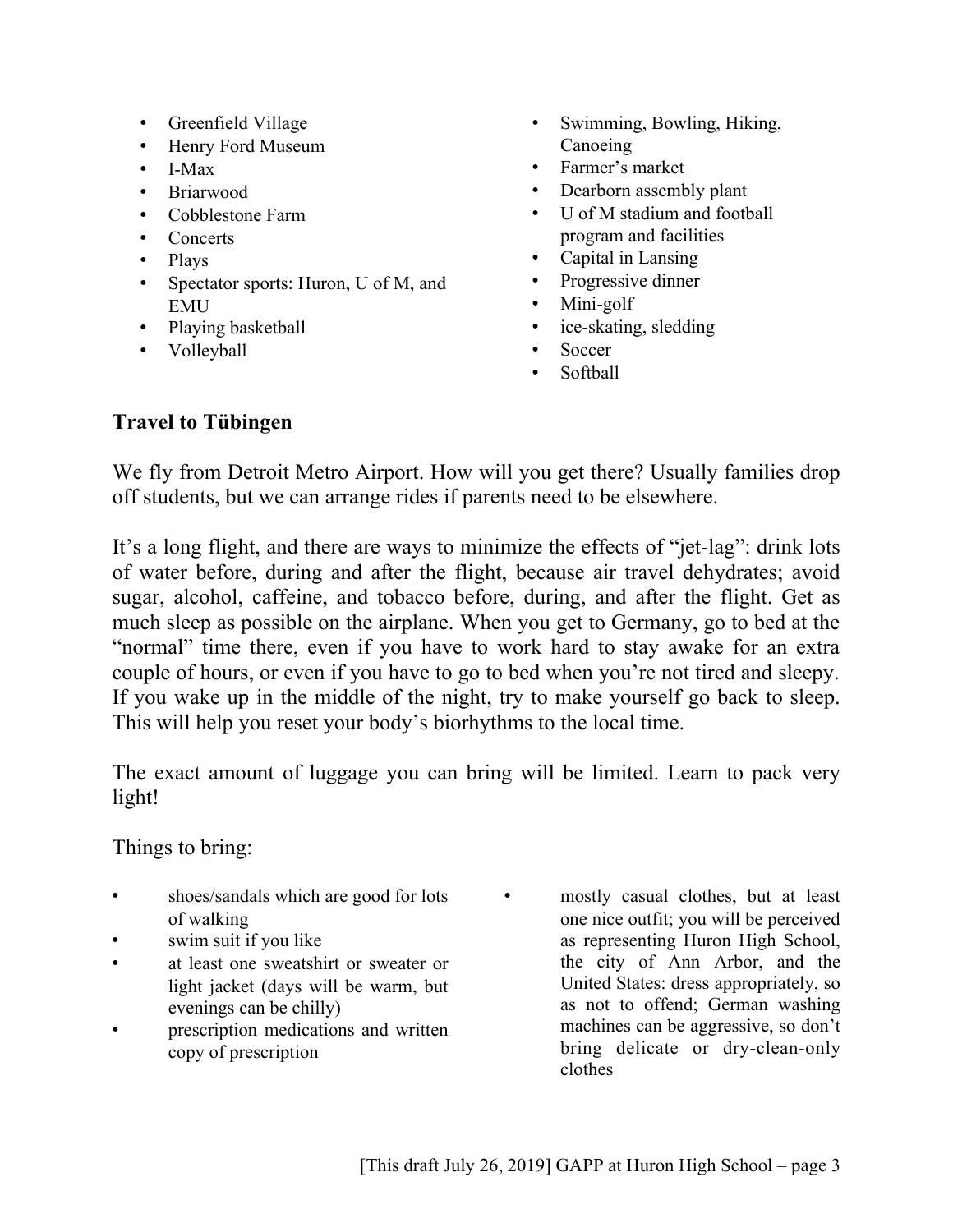Things to leave at home:

- clothing that could be perceived as military
- short shorts (modesty!)
- anything questionable printed across

Be careful with:

• anything electrical that plugs into a wall outlet; even the ones marked 'international' can misfire

the front of your t-shirt

- clothing with too much U.S. flag imagery
- no "tank tops" for guys, i.e., no hairy armpits
- aerosol or things under pressure (pump spray instead?); they can explode in suitcases at high altitudes

In general, think about packing light. You'll have access to a washing machine, so you do not need three weeks' worth of clothes. Wear something nice on the days of our flights; customs and airline officials will treat you better. Leave extra room in your suitcase to bring home souvenirs. Bring a few gifts for your host family – remember that much of what we have here in the USA is already available in Germany, so a gift should be something local, that they won't have over there: a CD of Huron bands / choirs / orchestras, a book about Michigan or Ann Arbor, a local hand-made product (corncob jelly, venison jerky, Michigan wine). Packing light will also make your traveling easier; think in terms of one suitcase to check in, and one small carry-on bag. Throw a few essentials into the carry-on, in case you can't get back to your suitcase right away. German washing machines are a little different than ours, so to be safe, wash in cool/cold water. Boys, get your hair cut as short as you can stand it: it's less work to wash, dry, and comb. Girls, think about "low-maintenance" styles.

From the time the airplane leaves Detroit Metro airport, until it lands there again three weeks later, you will have 24/7 access to one of the trip's chaperones. One of them will always be available by telephone for emergencies.

If you do not have a currently valid U.S. Passport, apply for it immediately. If you wait until the last minute, your participation in the trip could be cancelled, because the passports may not arrive in time for your departure.

## **Bringing Money on Your Trip to Tübingen**

Students and parents usually have two questions: how much money should I bring with me to Germany? And how should I bring it?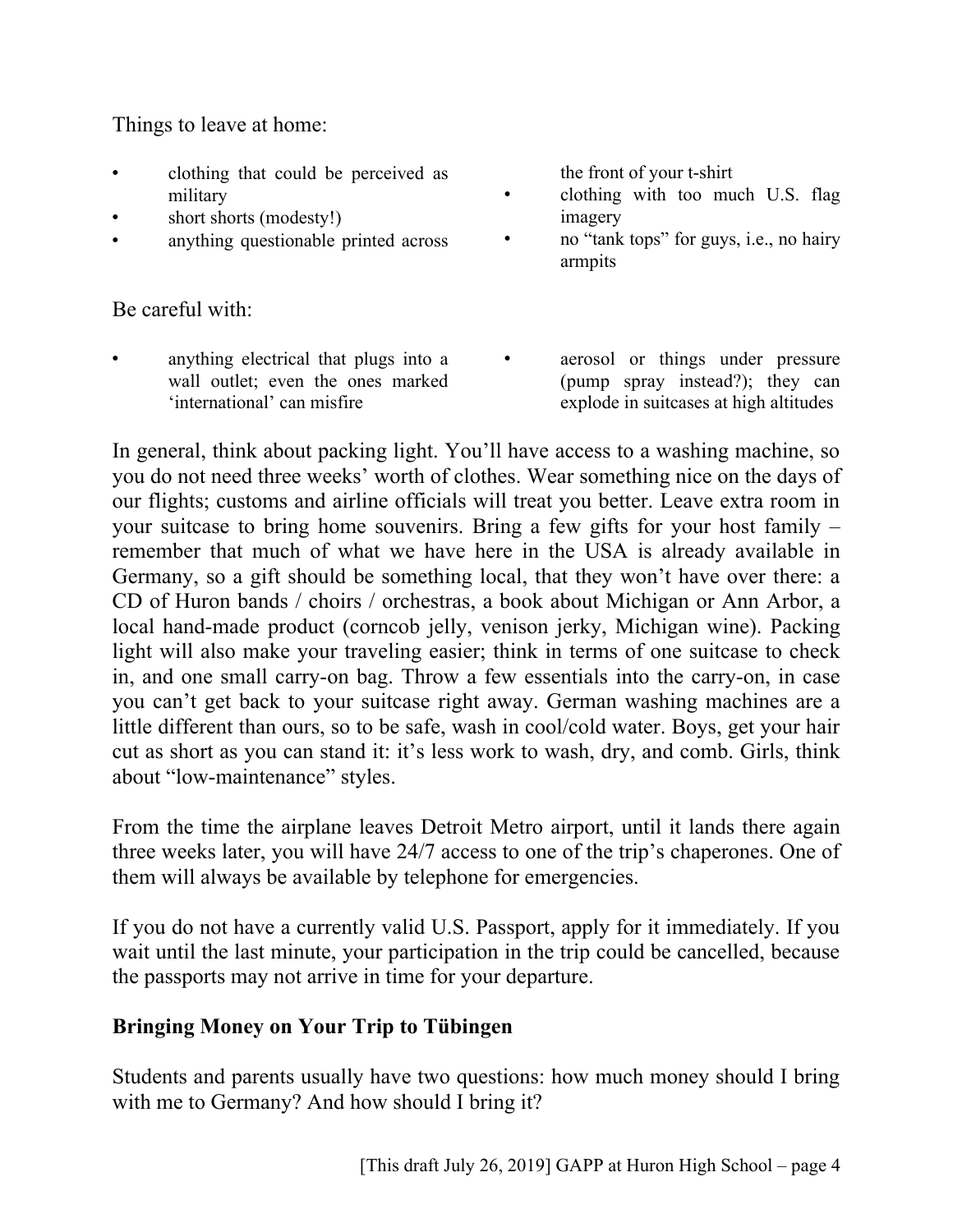To the first question, there is no uniform answer. Consider your spending habits: do you like to shop? You can easily drop hundreds of dollars. Are you selfdisciplined and know how to live on a budget? You can get by with very little money in that case.

Consider the following: are you self-disciplined enough to make a bread-and-butter sandwich before you leave the house for a snack, or would you rather buy a quick snack downtown? Will you send lots of postcards at a dollar each? Do you like to go to movies, concerts, or dances? Do you plan on buying gifts to bring back to friends or family in the US, and a few souvenirs for yourself?

For the second question, how to bring the money, there are several options:

- ATM cards will work over there, just as they do here, for a small extra fee.
- Credit cards work, too, but there are more cash-only stores; the Discover cards is rarely usable there.
- Traveler's checks have become in some ways obsolete. They are free to AAA members, but you have to work to avoid cashing fees over there.
- You can bring US cash and exchange it over there.
- You can buy Euros in cash here at a bank or some travel agencies, but will pay for the exchange.

I rely mainly on the first two options, because they will get the best exchange rates; but each option has its advantages and disadvantages. Also think about a secure wallet or money-belt, if you are carrying large amounts of cash.

## **Being a Guest in a German Home**

You will have a very enjoyable experience in Tübingen, if you get along well with your host family. Do your best to be very polite, saying *Bitte* or *Danke* at every chance. Keep asking questions until you understand what plans the family is making for you. Remember to keep doors closed, knock before entering, and be very careful with that bathroom or toilet door! Lock it!

You will certainly want to go out to movies or other activities, but do not treat your host family like a hotel, merely a place to sleep and eat. Take time to talk with the different members of the family, get to know them, and do some of the things they like to do. Act as if you are interested in the family's activities and hobbies. Ask about their lives, and listen to their answers.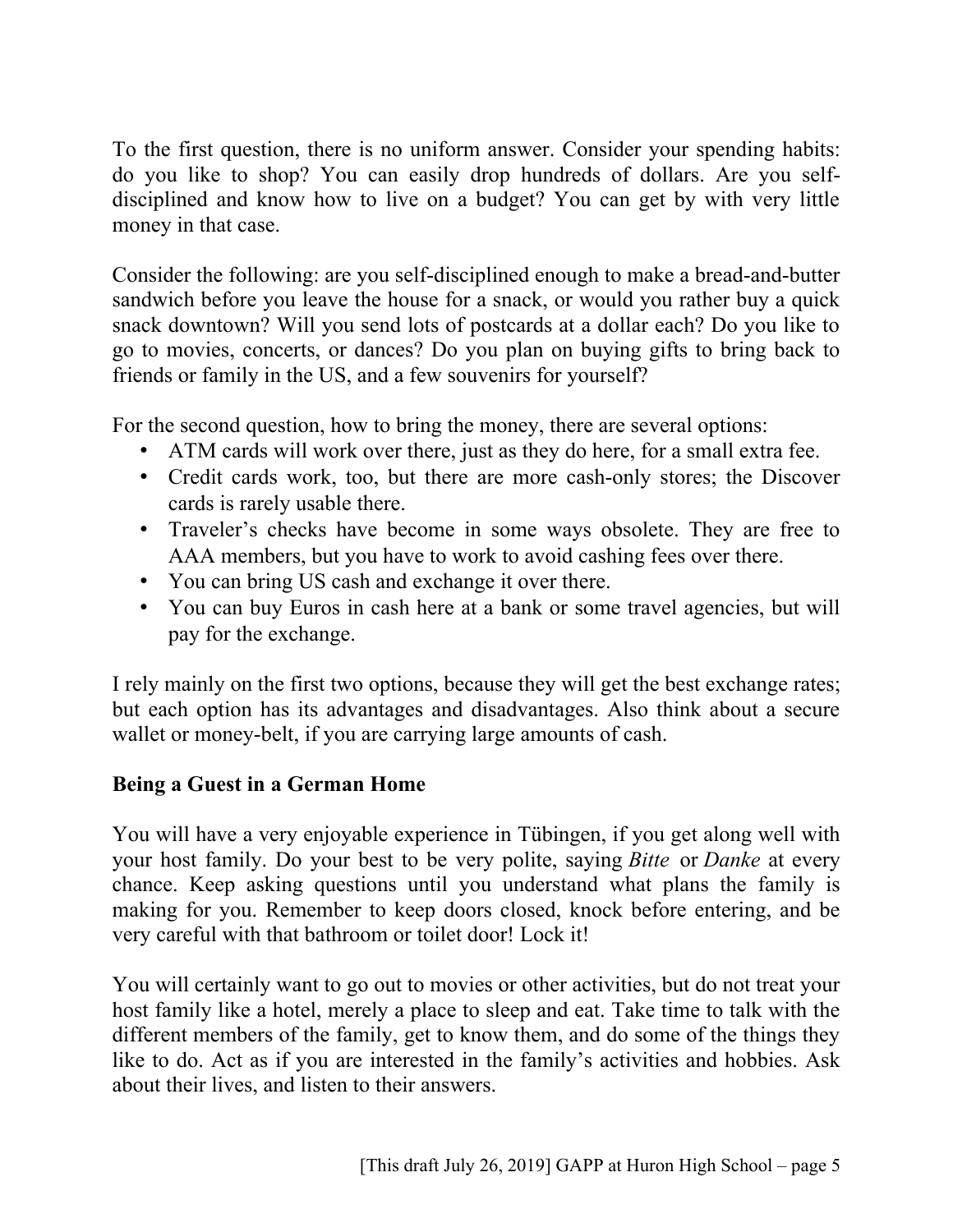The host family might be interested in talking about politics; don't be surprised if they know the names of all fifteen members of our president's cabinet! Be ready to discuss whatever you might know about politics in a friendly and polite way. Express your opinions in diplomatic and moderate ways – don't use words like "hate" or "stupid" – we are participating a larger context of international dialogue.

If you invited for "coffee and cake," realize that this is more than food; it is an invitation to converse – if you really don't want coffee and cake, say, "No, thanks, but I'll sit and talk with you for a while." Be as flexible as possible in terms of eating what is served. Don't expect the German family to drive you places as American families do; they tend to uses buses or bicycles more often. Keep your clothes, suitcase, and other belongings as neat as possible. Consult with your German family before planning to be out late. Ask about landline usage; some European landline plans are monthly flat rates, others are per call; this will affect the frequency or infrequency with which you use the family's landline.

## **Attending School**

While in Tübingen, you will attend classes at Uhland Gymnasium. You will not have a full schedule, because we will take you out of class for other activities. While you are in school, please participate as much as possible, especially in English classes, where you can help a lot.

# **Taking Care of Yourself**

Getting enough sleep, and eating regular nutritious food, will make you feel better, and you will have more fun when you feel better. Help each other in the group; network.

## **Staying in Communication**

You can bring your smartphone with you, and even if you don't have service in Europe, you can use it as a wifi device. The German word for wifi is 'W-LAN' and free wifi is not quite as common in Europe as it is in America.

We'll use email, and apps like WhatsApp, to keep everyone informed on a realtime basis. We can also have a FaceBook page if people want.

You can get European service added to your smartphone before you leave for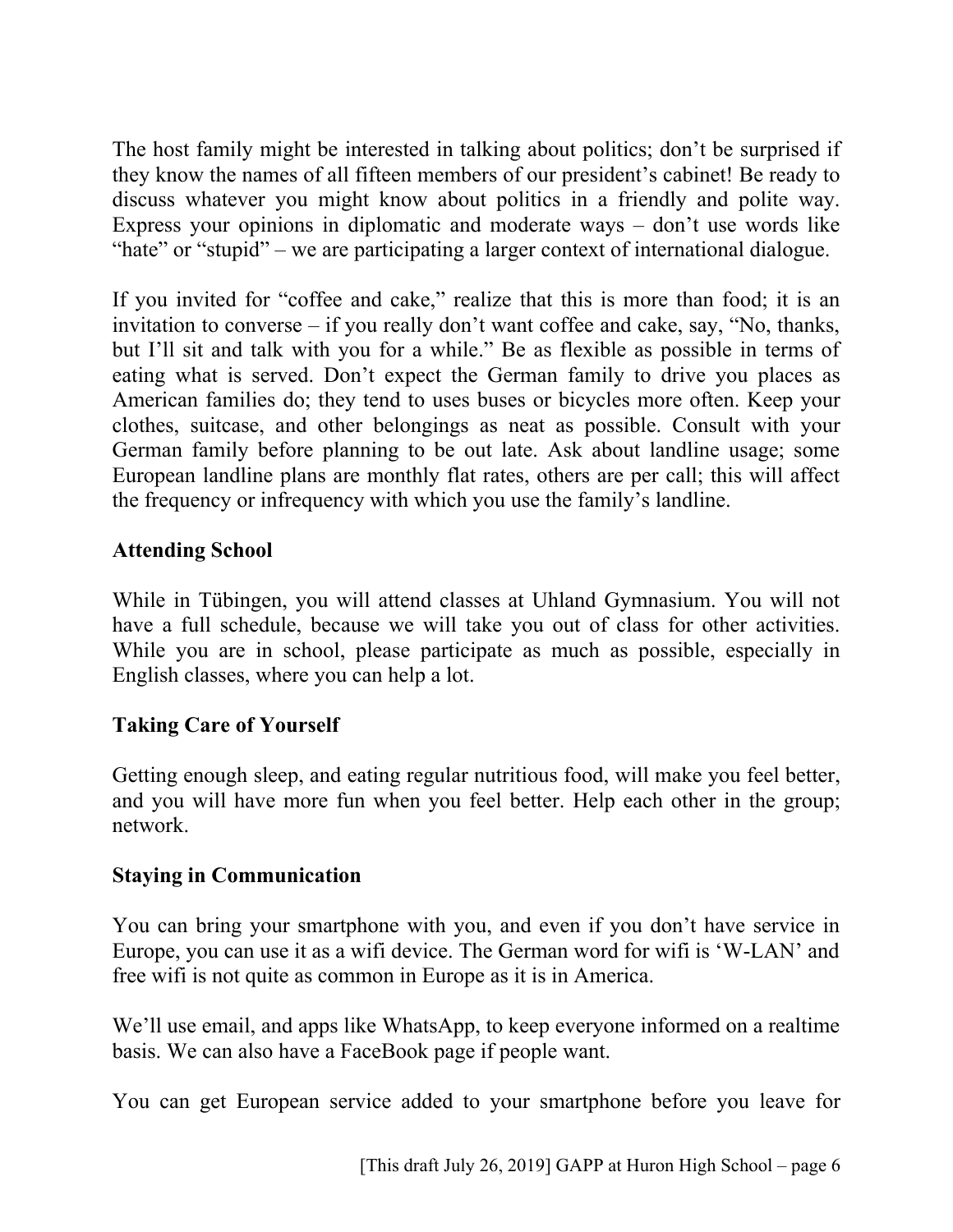Germany, but it's not necessary. You can also simply buy an inexpensive 'burner' phone – like a flip phone – over there, but that's also not necessary.

# **"The Rules"**

You will be operating under two different sets of circumstances: when you are part of an "official activity" with our exchange group, and when you are enjoying "free time" with (or under the supervision of) your German host family.

I. All AAPS and Huron High School rules apply at all times.

II. When you are with, or under the supervision of, your host family, then you are to integrate yourself, as much as is reasonable, into that family and its patterns. If you feel that something is unreasonable, speak with Herr Smith, or one of the other chaperones. You are responsible for doing everything in your power to maintain friendly and diplomatic relations with your hosts.

III. During activities with the group, you are to be at the appointed places at the appointed times – don't make others wait for you! There will be fines – one Euro for every minute you are late – according to Herr Smith's watch. Be polite and considerate to everybody.

IV. Be safe: do not walk or explore alone outside of the area around your host family's house, or after dark. Be wise.

Consequences for violation of these rules includes spending your evenings and free time with the adult chaperones, and, in extreme cases, being shipped back to Ann Arbor early.

# **"Legal Fine Print"**

The initial payment of "earnest money" becomes non-refundable on the date indicated on the form you signed. The airline ticket is your personal property, issued by Lufthansa Airlines, and forms a contract between you and them. The AAPS reserves the right to cancel, at any time, for any reason or for no reason, the GAPP exchange as an official AAPS activity. The AAPS requires parents to purchase trip cancellation insurance. If such cancellation occurs, the trip can continue as a private venture, but parents, and not AAPS personnel, must function as chaperones.